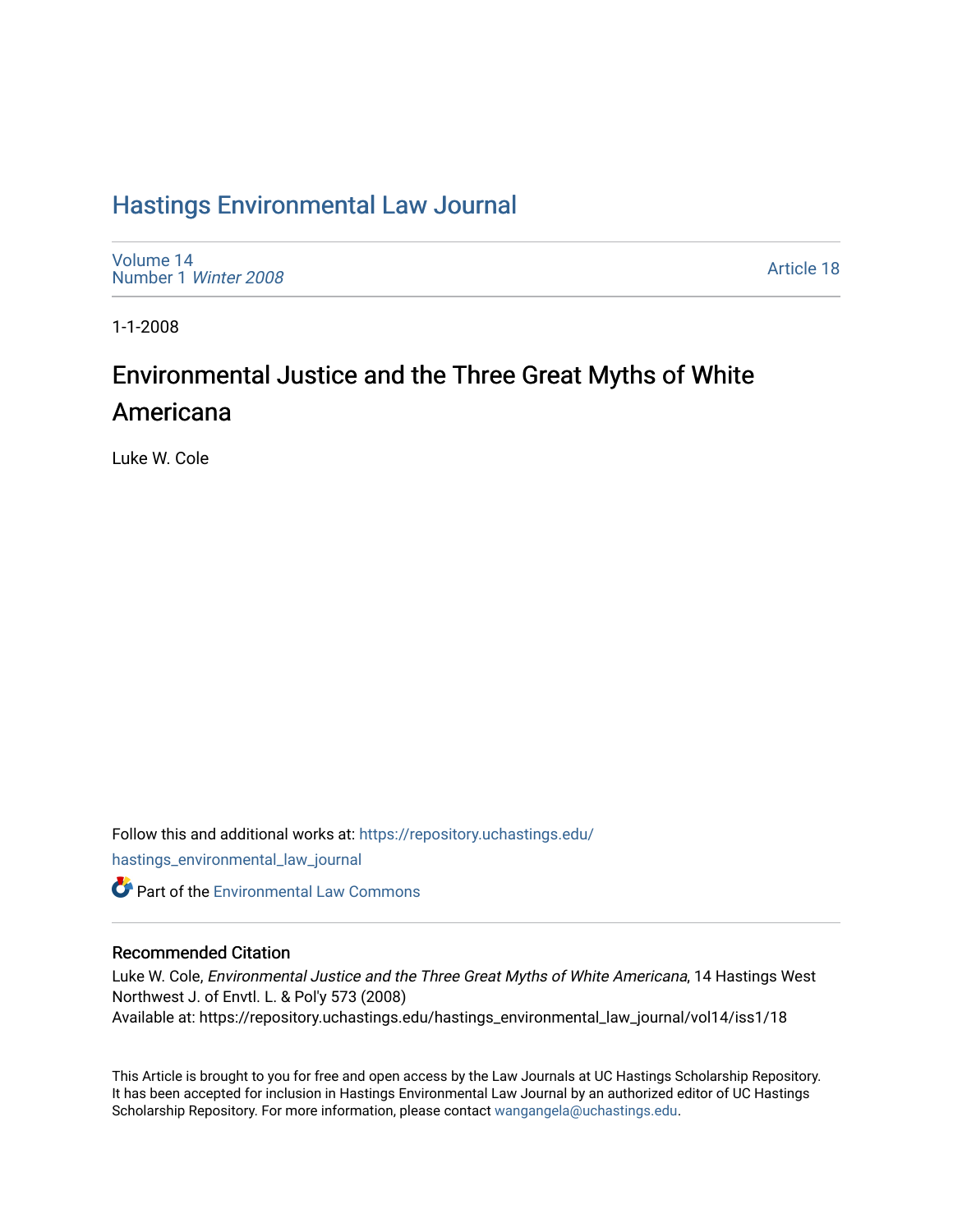## **Environmental Justice and the Three Great Myths of White Americana**

#### *Luke W. Col[e\\*](#page-1-0)*

In the environmental justice movement we face many hurdles, some of our own making. In this essay, I want to focus on some of those hurdles, which I call the three great myths of white Americana, and how they play out in the environmental justice context. All of us who are advocates for environmental justice will encounter these myths in one form or another, and debunking them is crucial to our quest. Before examining the myths, some context is in order; the first section of this essay discusses what participants at the Symposium on Urban Environmental Issues in the Bay Area had to say about ''environmental justice'' meaning in the urban context. The following sections then lay out the myths.

#### **I. Environmental Justice in the Urban Context**

"Environmental justice" has been defined in a number of ways.<sup>1</sup> One of the starting points in any discussion of environmental justice, however, is at the problem that we seek to address through environmental justice, which many have called environmental racism.<sup>[2](#page-1-2)</sup> At the West-Northwest Symposium, several speakers gave compelling, first-hand evidence of environmental racism: Francine Carter painted a picture of incompatible land uses forced on the largely African American Bayview-Hunters Point neighborhood of San Francisco, and the disproportionate impact of environ- mental hazards that is a clear

<span id="page-1-2"></span>2. The term was first coined by the Rev. Benjamin Chavis during the struggle of Warren County, North Carolina residents to block a PCB dump in their low-income, predominantly Afncan American county. Rev. Benjamin Chavis, Foreword, In CONFRONTING ENVIRONMENTAL RACISM: VOICES FROM THE GRASSROOTS 3 (R. Bullard ed. 1993).

<span id="page-1-0"></span><sup>\*</sup> The author is the General Counsel to the Center on Race, Poverty & the Environment, California Rural Legal Assistance Foundation. This essay was originally presented as the Closing Speech at the Second Annual Hastings West-Northwest Journal of Environmental Law and Policy Symposium, Urban Environmental Issues in the Bay Area. Economic, Social and Legal Concerns and Solutions from an Environmental Justice Perspective, March 26, 1996, at Hastings College of the Law in San Francisco. I thank Ralph Santiago Abascal for his patient comments on an earlier draft.

<span id="page-1-1"></span><sup>1</sup>*. See, e.g.,* Robert D Bullard, Anatomy of Environmental Racism and the Environmental Justice Movement, in CONFRONTING ENVIRONMENTAL RACISM: VOICES FROM THE GRASSROOTS 15, 24 (R. Bullard ed. 1993).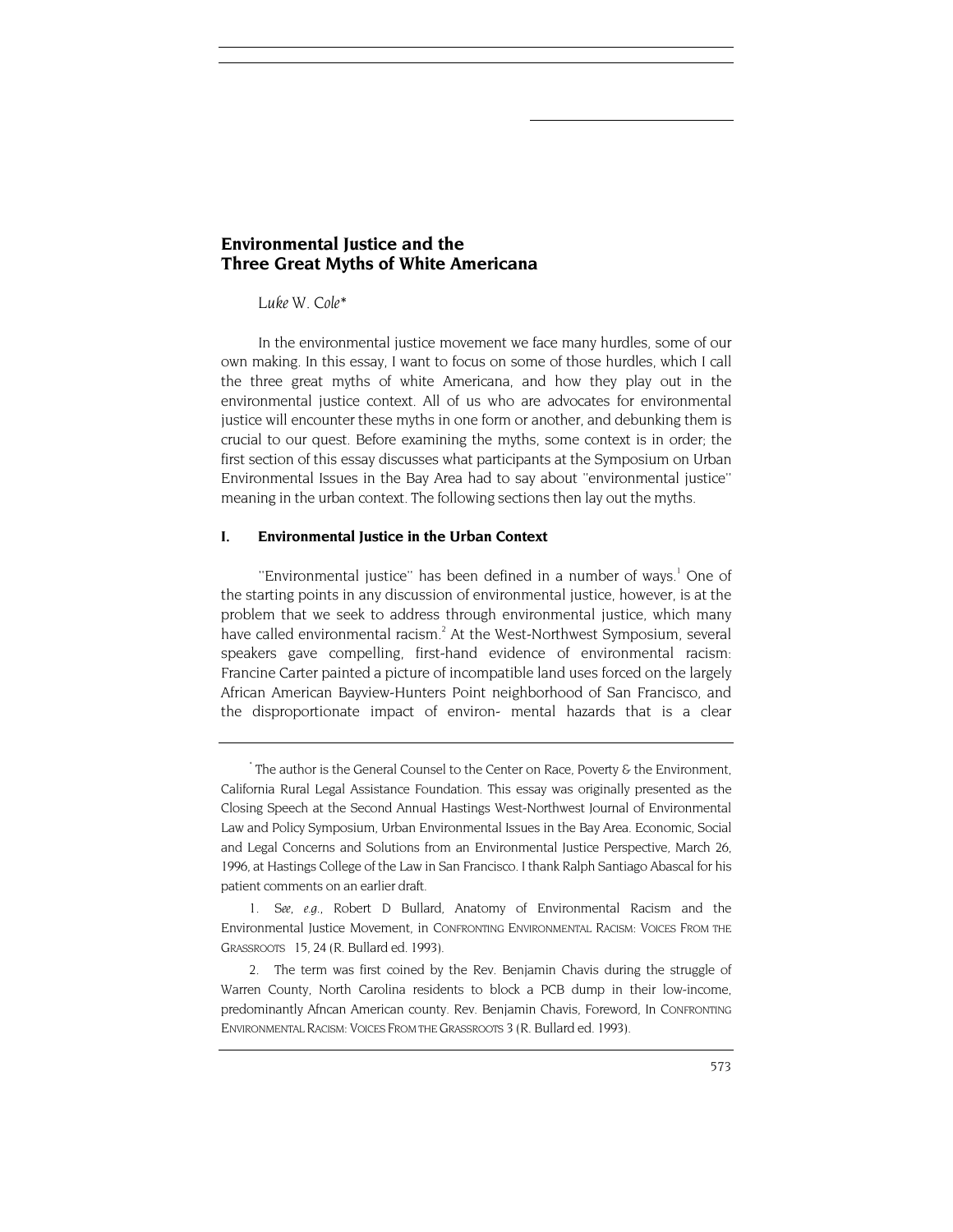demonstration of environmental racism in that community.<sup>[3](#page-2-0)</sup> Raquel Pinderhughes correctly pointed out that this type of disproportionate impact is a symptom of a broader, systemic societal racism; many forms of oppressions grow from the same seed.<sup>4</sup>

Many of the speakers also spoke about some of the solutions to environmental racism; ways to reach the ''justice'' portion of environmental justice. Carl Anthony talked about creating a process and a space for people to come together and take power over their lives. This is one road to environmental justice; it's a way to put community leaders and community residents in the driver's seat in terms of decisions which affect their environments and their lives.<sup>[5](#page-2-2)</sup> Anne Simon made a particularly important observation that a community must participate from the very outset of the process. As Simon points out, it is not environmental justice to open up a decision-making process to ''public participation'' by an affected community if that decision-making process has already been fashioned and has been going on for many years.<sup>[6](#page-2-3)</sup>

Claude Wilson and Richard Toshiyuki Drury also spoke about people taking power, people having input in the decisions which affect their lives.<sup>7</sup>

Drury's story of residents of Richmond, California forcing one of the largest corporations in the United States—Chevron—to the bargaining table, is inspirational.<sup>8</sup> This is what environmental justice is about.<sup>[9](#page-2-6)</sup>

<span id="page-2-2"></span>5. Carl Anthony, Remarks at the Hastings West-Northwest Journal of Environmental Law and Policy Symposium on Urban Environmental Issues In the Bay Area: Economic, Social and Legal Concerns and Solutions from an Environmental Justice Perspective (March 23, 1996) (hereinafter ''Anthony remarks").

<span id="page-2-3"></span>6. Anne E. Simon, Remarks at the Hastings West-Northwest Journal of Environmental Law and Policy Symposium on Urban Environmental Issues in the Bay Area: Economic, Social and Legal Concerns and Solutions from an Environmental Justice Perspective (March 23, 1996).

<span id="page-2-4"></span>7. Claude Wilson, Remarks at the Hastings West-Northwest Journal of Environmental Law and Policy Symposium on Urban Environmental Issues in the Bay Area: Economic, Social and Legal Concerns and Solutions from an Environmental Justice Perspective (March 23, 1996) (hereinafter ''Wilson remarks"). Richard Drury, Remarks at the Hastings West-Northwest Journal of Environmental Law and Policy Symposium on Urban Environmental Issues In the Bay Area Economic, Social and Legal Concerns and Solutions from an Environmental Justice Perspective (March 23, 1996) (hereinafter ''Drury remarks").

<span id="page-2-5"></span><span id="page-2-0"></span><sup>3.</sup> Francine Carter, Remarks at the Hastings West-Northwest Journal of Environmental Law and Policy Symposium on Urban Environmental Issues in the Bay Area: Economic, Social and Legal Concerns and Solutions from an Environmental Justice Perspective (March 23, 1996) (hereinafter "Carter remarks").

<span id="page-2-6"></span><span id="page-2-1"></span><sup>4.</sup> Raquel Pinderhughes. Remarks at the Hastings West-Northwest Journal of Environmental Law and Policy Symposium on Urban Environmental Issues in the Bay Area: Economic, Social and Legal Concerns and Solutions from an Environmental Justice Perspective (March 23, 1996).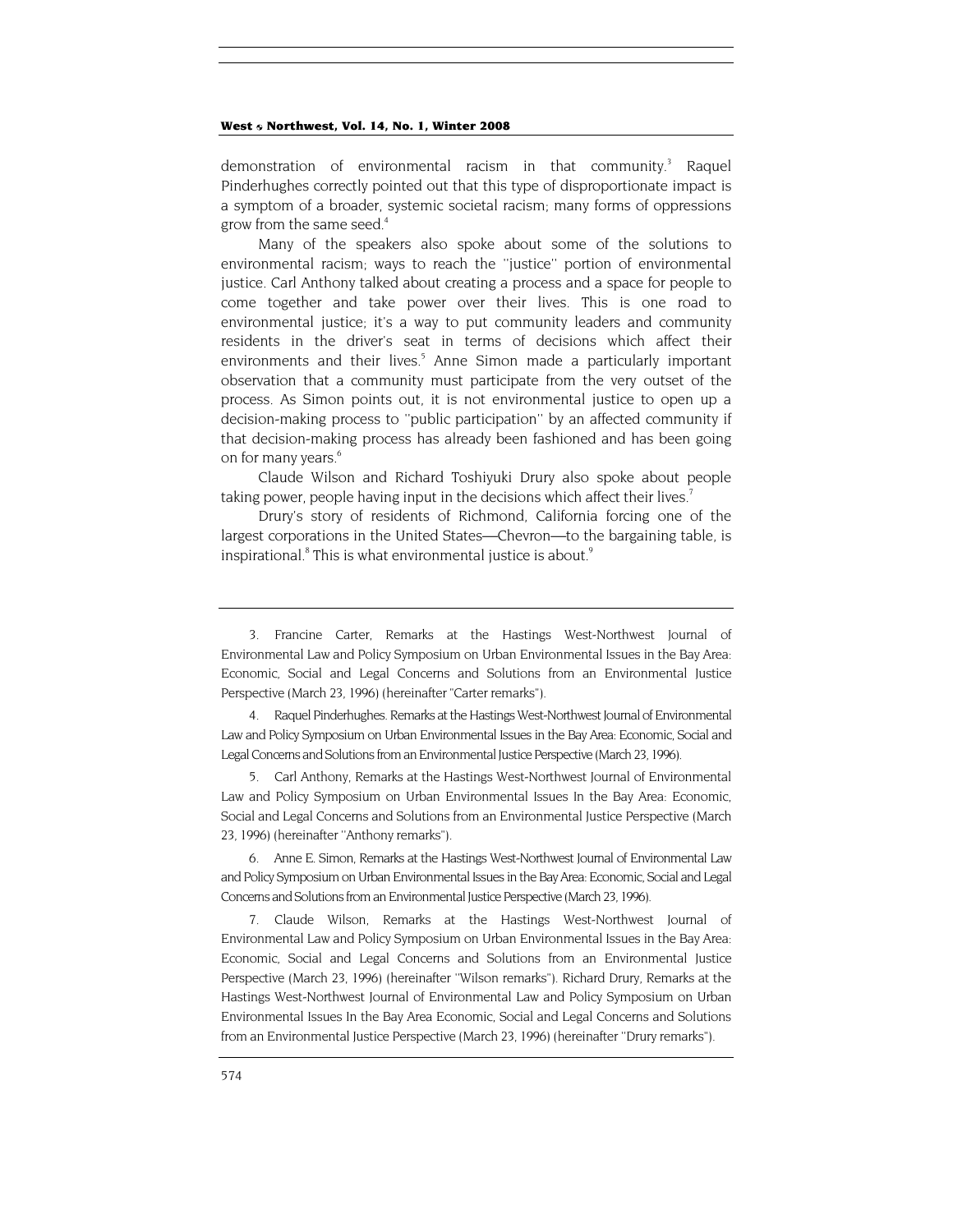#### **II. The Myths to Watch Out For**

A reader may wonder what the idea of environmental justice expressed at the symposium has to do with the three myths that I am about to discuss. The three myths operate very powerfully in our society. They are myths which all of us who are advocates for environmental justice (and many other objectives) will encounter in the various communities with which we work, in our own communities and our client communities. To be effective in our work, we need to understand, confront, and move beyond these myths.

The three great myths of white Americana are 1) The truth will set you free, 2) The government is on our side, and 3) We need a lawyer.<sup>10</sup> I want to go through these, and tie them into some of the remarks that were made at the Symposium. As one reads the myths, one will undoubtedly understand why these are the three great myths of *white* Americana. These are myths which are particularly powerful and deeply rooted in middle- and upper- middle class white communities, but they are not exclusive to those communities. They are also embraced by working class communities, poverty stricken communities, and communities of color, on different levels.

<span id="page-3-0"></span>10. Although I have appropriated and embellished them, these myths were first identified and taught to me by Patty Prickett, an anti-pesticide activist in the Los Angeles area in the late 1980s.

<sup>8.</sup> Drury remarks, *supra* note 7. See also Richard Toshiyuki Drury and Flora Chu, From *White Knight Lawyers to Community Organizing*, 5 RACE, POVERTY & THE ENVIRONMENT 52, 52-54 (Fall 1994/Winter 1995).

<sup>9. 9</sup> I should also note that while this essay discusses environmental justice largely in the context of the siting of unwanted facilities, the movement, idea and importance of environmental justice go far beyond that narrow topic, both in terms of documenting disproportionate impact and in conceptualizing. *See, e.g.,* Clarice Gaylord and Geraldine W. Twitty, *Protecting Endangered Communities,*  21 FORDHAM URB L.J. 771, 776-77 (1994)(lead and pesticide poisoning); Beverly H. Wright and Robert D Bullard, Hazards in the Workplace and Black Health 4 NAT'L J. Soc 1, 45-62 (1990) (occupational hazards); George Friedman-Jimenez, *Achieving Environmental Justice: The Role of Occupational Health,* 21 FORDHAM URB L.J. 605, 606 (occupational hazards). Luke W. Cole, *Empowerment as the Means to Environmental Protection: The Need for Environmental Poverty Law,* 19 ECOLOGY L.Q. 619, 626 (1992)(lead and pesticide poisoning, noise pollution, rat bites, air pollution). For background on conceptualizing this issue, *see, e.g.*, Dean Suagee, *Turtle's War Party: An Indian Allegory on Environmental Justice,* 9 J. ENV. L & LITIG. 461, 484 (1994) (protection of places sacred to Native Americans for religious and cultural reasons an environmental justice issue); Deeohn Ferris, *Communities of Color and Hazardous Waste Cleanup: Expanding Public Participation in the Federal Superfund Program,* 21 FORDHAM URB L.J. 671, 678-85 (1994) (discussing technical assistance grants, community working groups, information clearinghouses and other ideas for pushing the environmental justice agenda forward using federal legislation).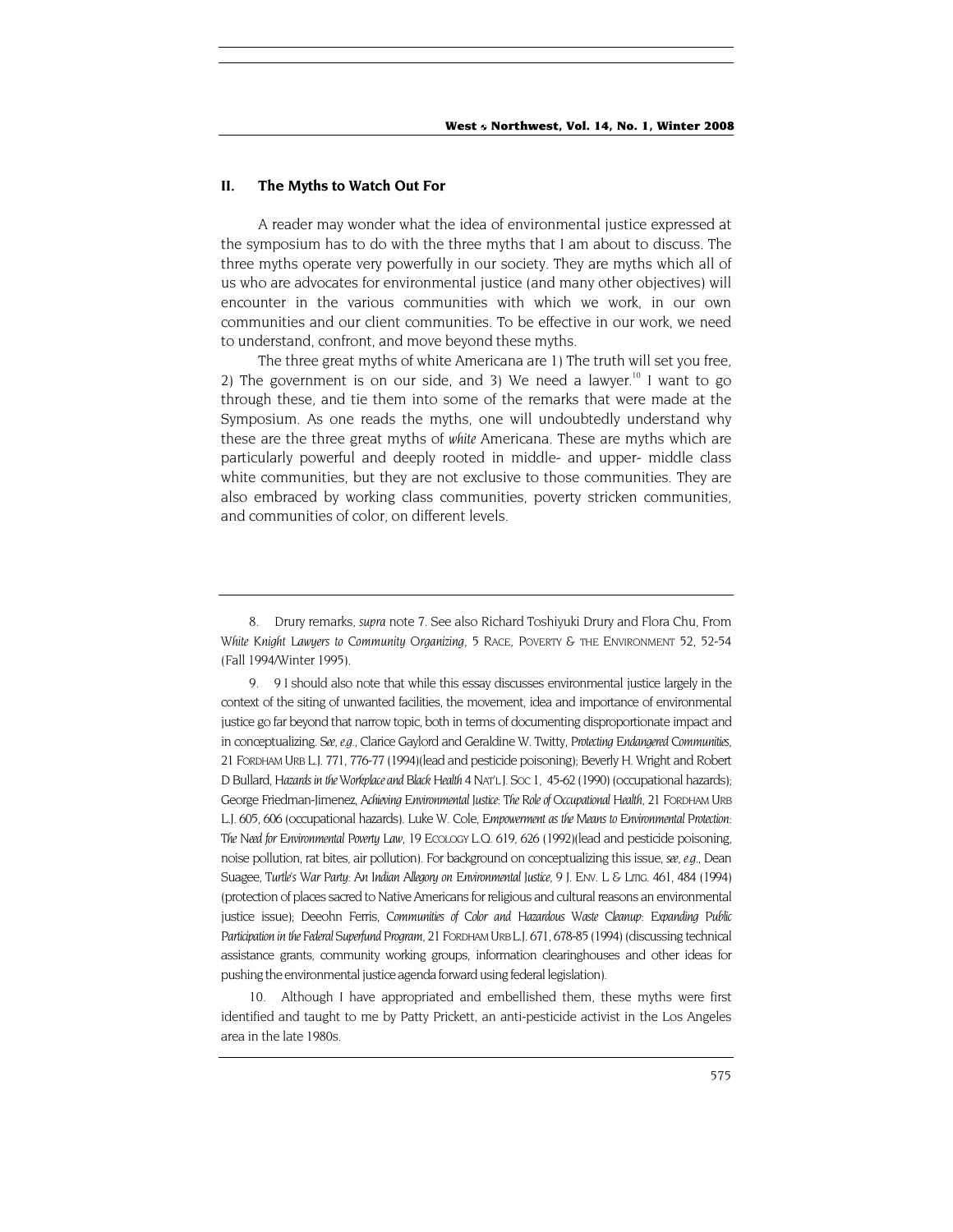#### **A. "The Truth Will Set You Free''**

The first great myth is, "the truth will set you free." The idea is that if you are right, you will somehow win. If you just have the right answer, or the right piece of information, or the right study, you will win a particular environmental justice struggle. All of us believe that it is important to be right. And many of us believe that if we are right, we will win.

But this, unfortunately, is a myth.

It is a myth because, at the decisionmaking level, environmental justice struggles are not about right and wrong.<sup>11</sup> They are not struggles about what is the best thing to do in a particular situation. They are struggles about power. They are struggles about political and economic power, and the exercise of that power. To win in an environmental justice struggle, one has to build that power. Just being right alone, or just having truth on your side alone, does not win. This plays itself out in a couple of ways.

#### **1. The Need for All the Answers, Part I**

The first way that this myth plays itself out in environmental justice struggles is that some people and institutions fetishize the gaining of 'The Definitive Answer'' as an end in itself: ''We have to do this study because when we do this study, we will have the answer and then we will win." People fetishize research at the expense of action, sometimes becoming paralyzed because they don't have "all the answers."

#### **2. The Need for All the Answers, Part II**

The second way that the myth—''the truth will set you free''—plays itself out is that, even when you have the truth, even when you are right and you have The Definitive Study, if that's all you have, you are going to lose. The unfortunate reality is, just being right is not enough.

At the Symposium, we had a graphic example of reality debunking this . Francine Carter gave an overview of the incredible disproportionate impact of industrial development, including both of San Francisco's currently operating power plants in San Francisco, on Bayview-Hunter's Point. [12](#page-4-1) Claude Wilson, Co-Director of the Southeast Environmental

Justice Alliance, gave the epilogue. Despite this disproportionate burden, in March 1996 the California Energy Commission approved San Francisco's third powerplant, also to be located in Bayview-Hunter's Point.<sup>13</sup> So, although community activists were able to marshal favorable studies—not only of the disproportionate

- <span id="page-4-1"></span>12. Carter remarks, *supra* note 3.
- <span id="page-4-2"></span>13. Wilson remarks, *supra* note 7.

<span id="page-4-0"></span><sup>11.</sup> It is important to understand that here I am focusing only on the decisionmaker's view of the struggle, not the community's view. For a community group, the struggle is absolutely about right and wrong about what is best to do for a community.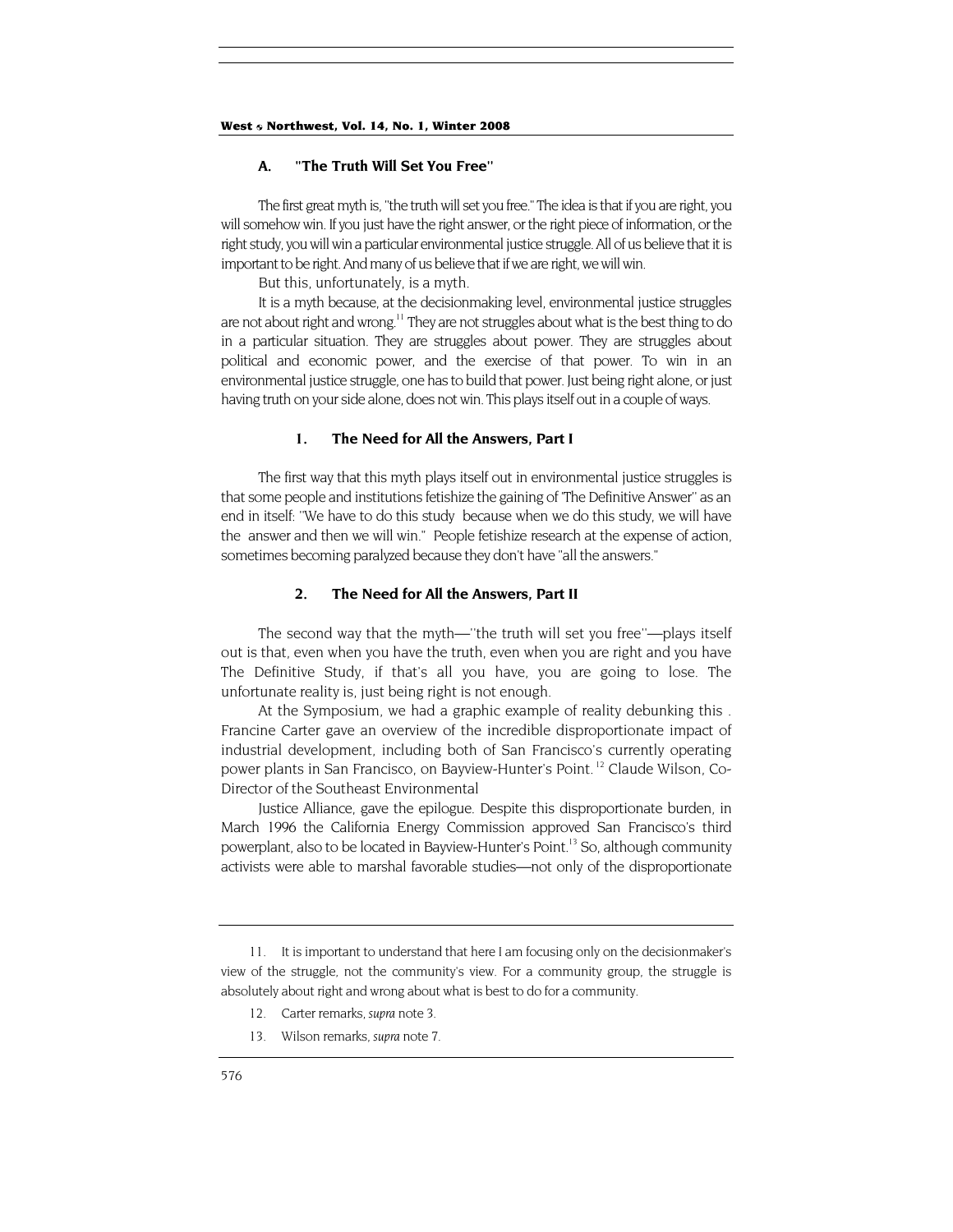<span id="page-5-1"></span>placement of unwanted industrial facilities, but also of disproportionately high rates of cancer and asthma—they haven't yet won that fight.

#### **3. The Need for All the Answers, Part III**

Polluters have also used the myth of the need for truth to avoid taking responsibility for their actions. Industry often uses an absence of hard data ("the truth") to try to delegitimize organizing and oversight efforts: ''How can you say our factory is contaminating in your community? You can't prove your children are getting sick because of our emissions. Where is your truth? Until you get that truth we are not going to listen to you." This type of denial plays itself out in the legal system when we have to prove causation of injuries by a specific party before we can be compensated for those injuries. That's a very difficult standard, as one personal injury lawyer noted at the symposium.<sup>14</sup>

This particular denial of reality is taken to its most absurd extreme when a company like Monsanto in East St. Louis, Illinois, denies responsibility for dioxin contamination found within the boundaries of its plant which manufactured, among other things, products which created dioxin. The U.S. Environmental Protection Agency found the dioxin contamination and sued Monsanto to clean it up. Monsanto responded, to the effect of, ''it's not our dioxin. Just because we've been manufacturing things that create dioxins at this plant for the last fifty years, this is not our dioxin and you have to prove that it's our dioxin before we'll clean it up." The absence of a definitive answer is used to stymie local organizing efforts and government regulatory initiatives.

#### **4. The Need for All the Answers, Part IV**

Academia has its own version of this phenomenon. In looking at the problem of the disproportionate impact of environmental hazards on the poor and people of color, some academics have gotten tied up in a series of questions such as ''did the industry or did community of color come here first?" This inquiry veers from the irrelevant to the dangerous when the academics, and their supporters in industry, decide that they need to get the definitive answer to that question before doing anything about the disproportionate impact. In my mind, this is akin to standing on the deck of the sinking Titanic and deciding to do a study of who was at fault in hitting the iceberg. The evidence on disproportionate impact is in We have a problem, so let's solve it.<sup>15</sup>

<span id="page-5-0"></span><sup>14.</sup> William Bernstein, Remarks at the Hastings West-Northwest Journal of Environmental Law and Policy Symposium on Urban Environmental Issues In the Bay Area: Economic, Social and Legal Concerns and Solutions from an Environmental Justice Perspective (March 23, 1996).

<sup>15.</sup> Would the answer to the question ''who came first?" change our response to today's problem? One would hope not. Even if communities of color ''came to the nuisance'' and moved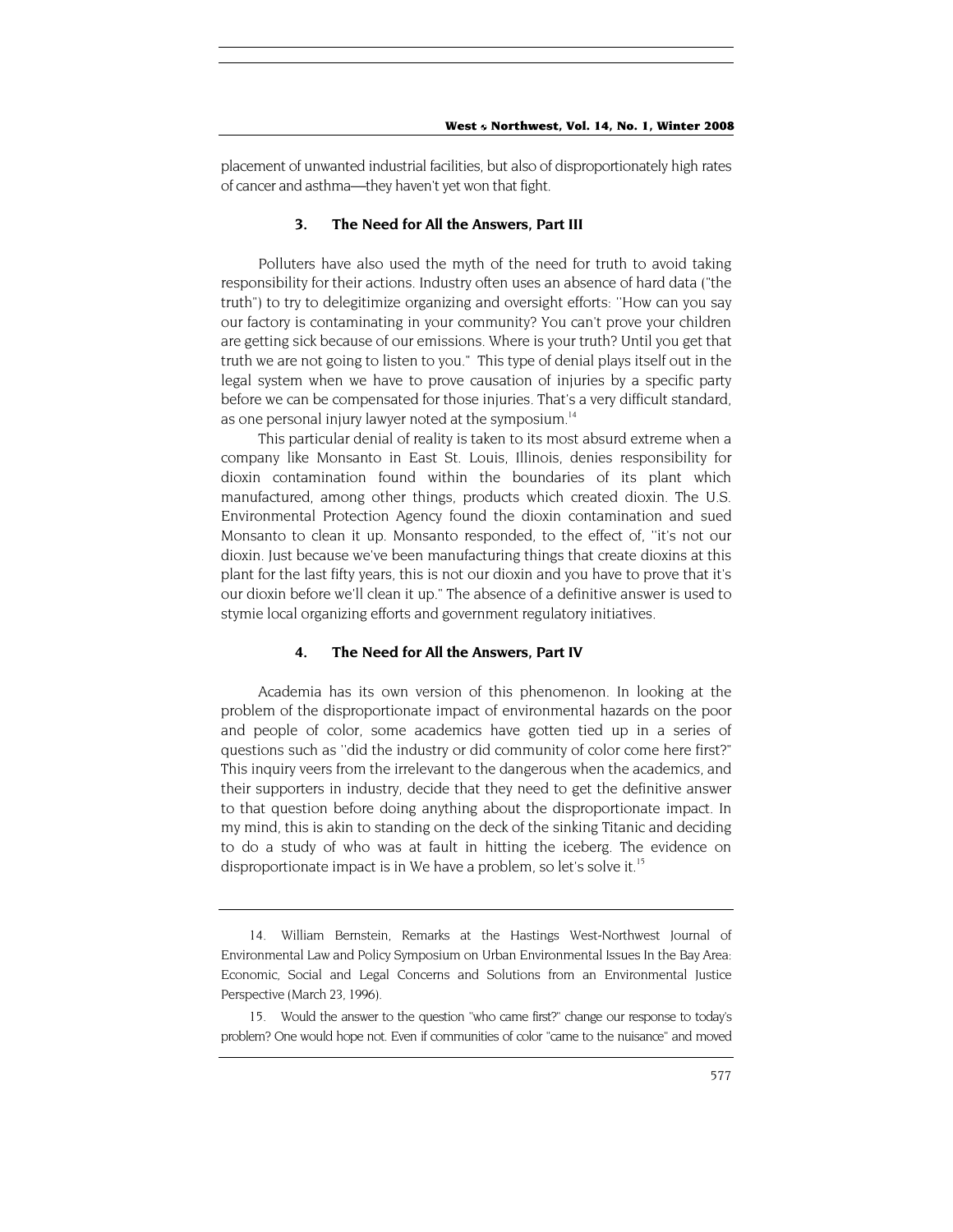#### **5. So What About the Truth, Anyway?**

So why care about the truth? The truth won't set you free, but the truth is important. In environmental justice struggles, we have truth on our side. But that can't be an end in and of itself. We have to use the truth as a rallying cry, as an organizing tool to bring people together, and as Carl Anthony said, to create a place to let people come together, to take their power.<sup>16</sup> The truth has to be the means, not the end.

#### **B. "The Government is on Our Side''**

The second great myth of white Americana is that the government is on our side. This myth is understandably not shared nearly as much by communities of color who have historically encountered the government through police brutality,<sup>17</sup> endured raids by La Migra,<sup>18</sup> or suffered through the government taking of their Native lands and stripping them of their culture.<sup>19</sup> But even in most white communities. the government is not on our side.

#### **1. Government Culpability in Today's Situation**

Governments, whether local, state. or federal, respond to power. If we are able to exert power on them, they will be responsive to that extent.

Unfortunately, in most environmental justice struggles over the siting of unwanted facilities, the reason the struggle is going on is that one very powerful interest, the polluter. has chosen a not-as-powerful adversary. or target: the community in which it has decided to do its business. The government in that situation is going to respond to that power dynamic and pay fealty to the more powerful actor.

To look only at my own experience, the government has been on the wrong side of the fence—either as an active enemy or a passive obstacle—in every single case of the dozens of communities with which I have worked in the last seven years. We have to recognize that when we look at the distribution of

into industrial communities after such communities were established (a situation demonstrably not true in the disproportionate impact of most environmental hazards, such as toxic waste facilities, pesticide poisonings, contaminated groundwater and occupational hazards), for reasons ranging from residential segregation to cheap housing prices, does this mean we should do less today to remedy the disproportionate exposure of these communities to the hazards?

16. Remarks of Carl Anthony, *supra* note 5.

<span id="page-6-1"></span><span id="page-6-0"></span>17*. See, e.g.,* William Claiborne, *Deputies Used Excessive Force After California Chase, Sheriff Says,* WASH. POST, April 4, 1996, at A12.

<span id="page-6-2"></span>18. Slang in Spanish-speaking communities in the United States for the U.S. Immigration and Naturalization Service (INS).

<span id="page-6-3"></span>19. Suagee, *supra* note 9, at 485-87, 492-93.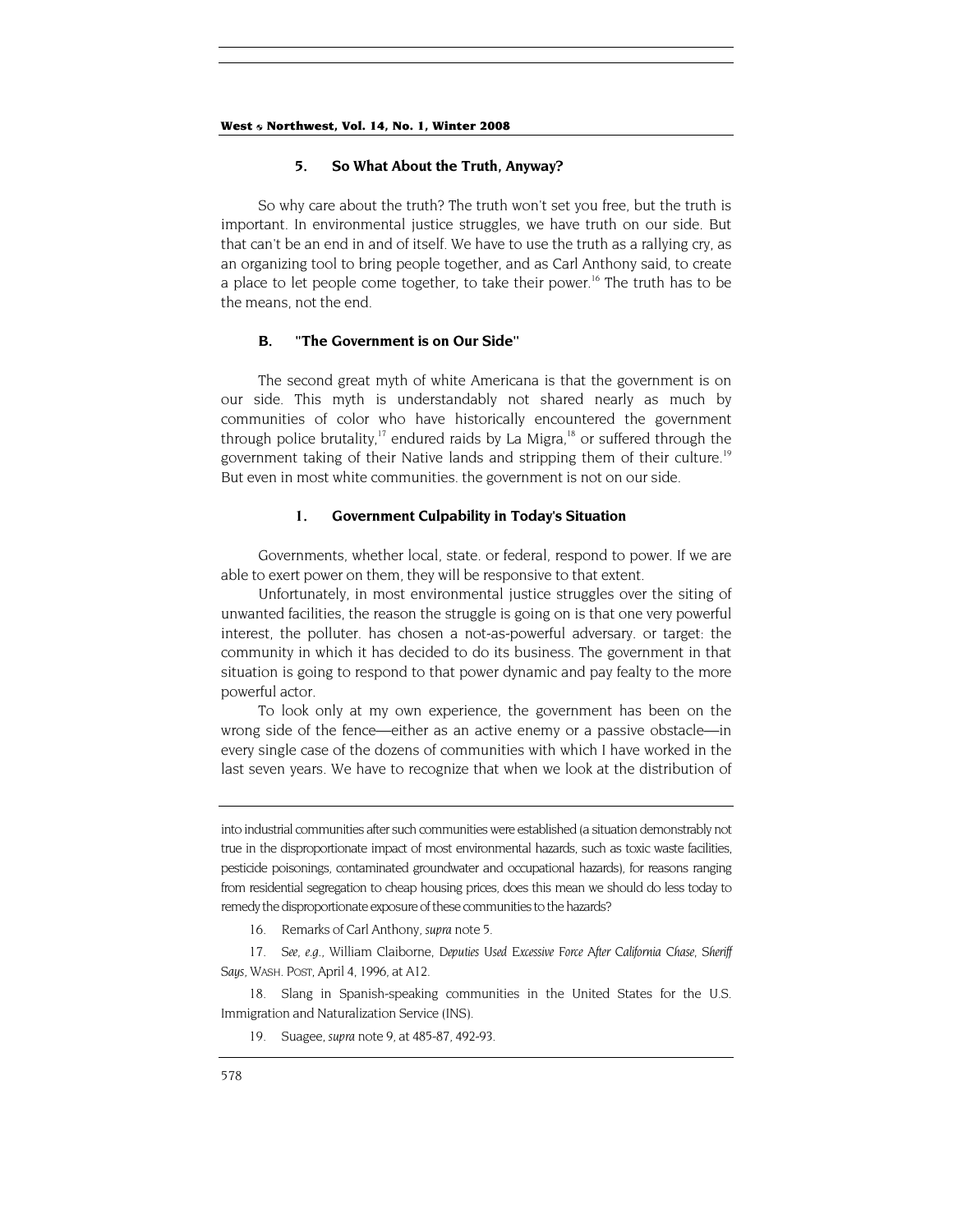environmental hazards around the country, almost every single one of these facilities, which are disproportionately placed in low income communities and in communities of color, got there with a government permit. The government is responsible for this maldistribution of environmental hazards.

#### **2. When We Think the Government Is Our Friend**

There are good people who work in government. I have many friends who work at various state, local, and federal agencies. Individual representatives of government are not always the enemy, but even when government officials are well-intentioned, that doesn't mean the government is on our side.

There are four ways in which believing the government is our friend does not move us forward in our struggle.

#### **a. Glacial Pacing**

The first way I would call ''benign sloth." Government agencies are incredibly slow to do anything. We will file a petition. We will get an immediate call from some government worker who is extremely exited about this vastly important issue and is going to get right on it and a whole task force is going to be appointed, and then when the press attention dies down, eighteen months later we haven't received a single a response letter. This is the nature of government. There aren't enough resources to take care of all the problems that are out there. And unless you are trying to get in there, push government and exert your power, government decisionmakers are not necessarily going to respond in the natural lifetime of your community or your organization.

#### **b. The Need for a Body Count**

The second problem with the government as your friend is that it is necessarily reactive. There was an excellent demonstration of this at the symposium when Francine Carter mentioned a study in Bayview-Hunter's Point that showed that breast cancer and cervical cancer rates in African-American women under fifty were twice as high in Bayview-Hunter's Point as they were in any other neighborhood in San Francisco.<sup>20</sup> And Larry Meredith from the San Francisco Health Department said, ''[t]his is a tragedy. We need to get better health care out to those people."<sup>21</sup> Ms. Carter turned to him and pointed out that health care took care of the symptom, but the real need was to stop putting the facilities in Bayview-Hunters Point that are causing the symptoms.<sup>22</sup>

<sup>20.</sup> Carter remarks, *supra* note 3.

<span id="page-7-1"></span><span id="page-7-0"></span><sup>21.</sup> Larry Meredith, Remarks at the Hastings West-Northwest Joumal of Environmental Law and Policy Symposium on Urban Environmental Issues in the Bay Area: Economic, Social and Legal Concerns and Solutions from an Environmental Justice Perspective (March 23, 1996).

<span id="page-7-2"></span><sup>22.</sup> Carter remarks, *supra* note 3.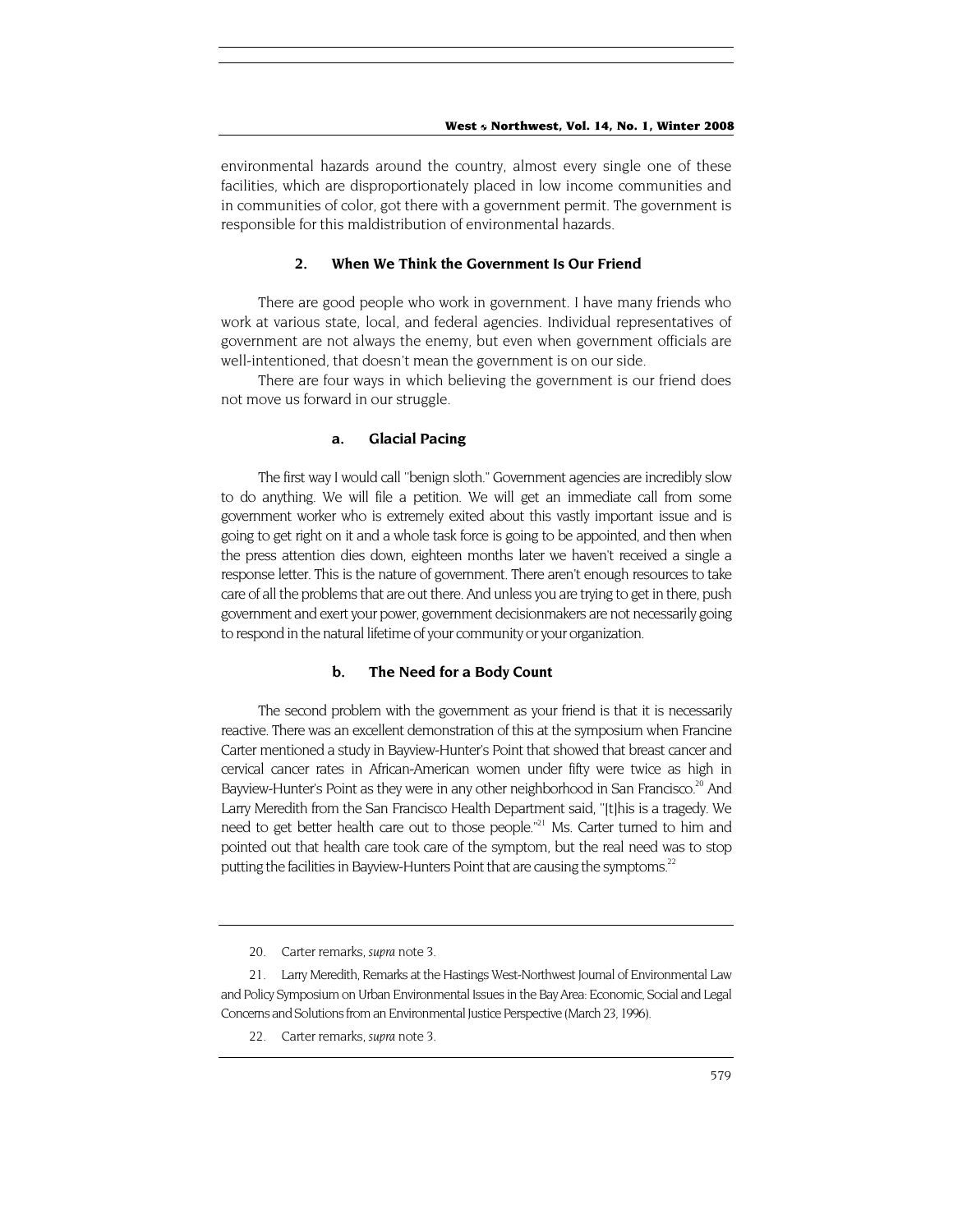#### **c. Aspirational Myopia**

Mr. Meredith's reaction to the health impacts of pollution in Hunters Point is a symptom of the third way that the government is not necessarily on our side even when it's our friend. In today's political climate there is a kind of aspirational myopia that happens where government officials don't want to do anything that could possibly be controversial, where they could be sticking their neck out at all.

I find this particularly true with the Federal Government, particularly the U.S. Environmental Protection Agency, which, with the Gingrich Congress, is understandably looking over its shoulder and trying not to do anything to offend business interests. The problem with the EPA'S ''duck-and-cover'' response is that EPA has not done anything to warrant the support of communities which might be its allies in this time of need, so as the agency is getting trashed by the Gingrich Congress for EPA's minimal enforcement of laws, few communities are standing up to defend EPA. In fact, environmentalists are also trashing EPA, but for not doing enough.

If EPA was actually out there on the front lines, on the barricades, then it might have more allies today. Instead, the EPA has isolated itself as a donothing agency and so it's getting hit from both sides.

#### **d. Raising False Hopes**

Finally, the government is not on our side even when it's our friend when it creates false expectations coming into a situation. This is perhaps the most dangerous ''friendship'' of government. I've dealt with many, many, client communities who called me up and said, ''hey, guess what? They're going to come out and do a study of our community!" Or, ''guess what? They want to have a community meeting!'' And people in the community are very excited that their particular struggle has gained the attention of a government agency. Let me give one example.

In Buttonwillow, California, a client community of mine, there was what is called a ''cluster'' of birth defects, with two children born with neural tube defects within a month of each other in the fall of 1992. One birth defect was spina bifida, and the child lives to this day with severe defects. The other defect was anencephaly, in which the child was born without a brain and lived for just 40 minutes. The California Birth Defects Monitoring Program (CBDMP) heard about the cluster and came to the community and said, ''we want to do a study." And the community said, ''that's fabulous, we've been looking for somebody to. do a study and tell us what's happening here with these birth defects.''

Before the CBDMP arrived, I got some of their literature. It turns out that the program had undertaken 142 similar studies between 1981 and 1992.<sup>23</sup> In 43 of those studies, the agency was not able to complete the study, primarily due

<span id="page-8-0"></span><sup>23.</sup> California Birth Defects Monitoring Program, Investigations of Suspected Clusters (1992). See Table I.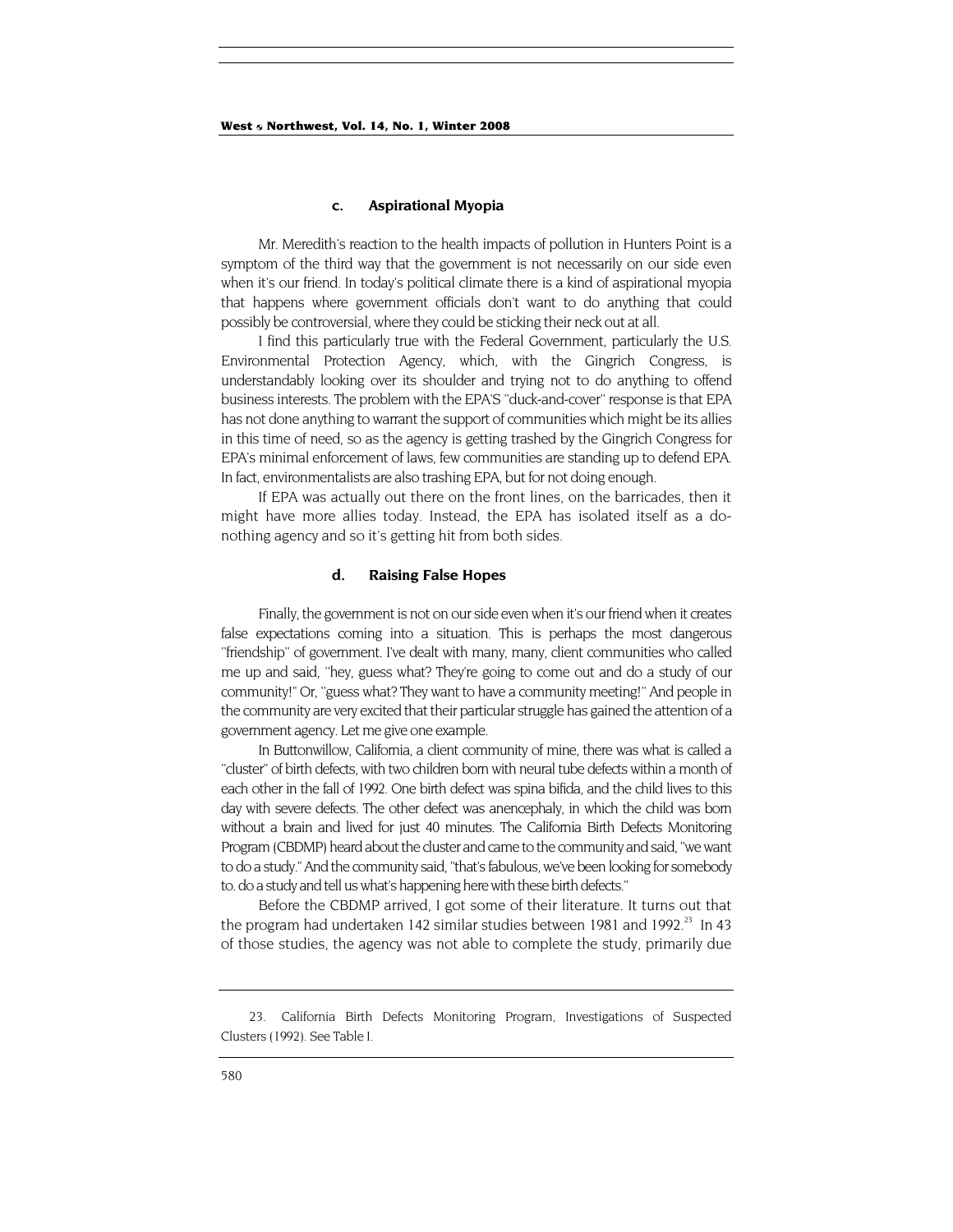to lack of resources. So, there was a pool of 99 communities where the program had gone in and gotten results.<sup>24</sup>

| Table 1                               | Summary of Investigations by the<br>California Birth Defects Monitoring<br>Program of Suspected Birth Defect<br>Clusters, 1981-1992 <sup>24</sup> |     |
|---------------------------------------|---------------------------------------------------------------------------------------------------------------------------------------------------|-----|
| <b>Total Investigations:</b>          |                                                                                                                                                   | 142 |
| Investigations not concluded:         |                                                                                                                                                   | 43  |
|                                       | County cut from program due to budget                                                                                                             |     |
|                                       | reduction; program unable to initiate                                                                                                             |     |
|                                       | or complete investigation:                                                                                                                        | 28  |
| In progress:                          |                                                                                                                                                   | 14  |
|                                       | Not enough data to follow up:                                                                                                                     | 1   |
| <b>Investigations concluded:</b>      |                                                                                                                                                   | 99  |
| "No unusual excess" in birth defects: |                                                                                                                                                   | 92  |
|                                       | "Unusual excess. Investigation found no                                                                                                           |     |
|                                       | environmental cause" for birth defects:                                                                                                           | 3   |
|                                       | "Unusual excess. Investigation showed                                                                                                             |     |
|                                       | excess not likely to be caused by                                                                                                                 |     |
|                                       | contaminated water."                                                                                                                              | ı   |
|                                       | "Unusual excess. Contaminated well water                                                                                                          |     |
|                                       | as a cause was neither ruled in nor                                                                                                               |     |
|                                       | ruled out."                                                                                                                                       |     |
|                                       | "Unusual excess. Investigation did not find                                                                                                       |     |
|                                       | environmental cause. There were                                                                                                                   |     |
|                                       | concomitant sewer gas leaks."                                                                                                                     |     |
|                                       |                                                                                                                                                   |     |
|                                       | "No unusual excess in general population.                                                                                                         |     |
|                                       | Insufficient data to test agricultural                                                                                                            |     |

Out of those 99 communities, in 92 it found that there was actually no cluster after all. The pro- gram found that there was no statistically significantly increase in the number of birth defects.<sup>25</sup> Of the seven communities where an unusual excess was found, in not one of those cases was an answer discovered; CBDMP had been unable to pinpoint a cause in any of them.<sup>26</sup>

So, my client community group and I attended the initial meeting with the Birth Defects Monitoring people. The people from  $CBDMP<sup>27</sup>$  arrived and told those present that they wanted to find out what was causing the birth defects in Buttonwillow. There were 50 people in the room from Buttonwillow, saying, ''we are so excited that you are going to finally tell us what's going on."

I said, ''you know, I hate to break it to you, but in the 99 studies where they have actually come to a result, in 99 of them they have not been able to pro- vide any answers

<span id="page-9-0"></span><sup>24</sup>*. Id.*

<span id="page-9-1"></span><sup>25</sup>*. Id.*

<span id="page-9-2"></span><sup>26</sup>*. Id.*

<span id="page-9-3"></span><sup>27.</sup> The actual investigators were from the March of Dimes, under contract to the CBDMP.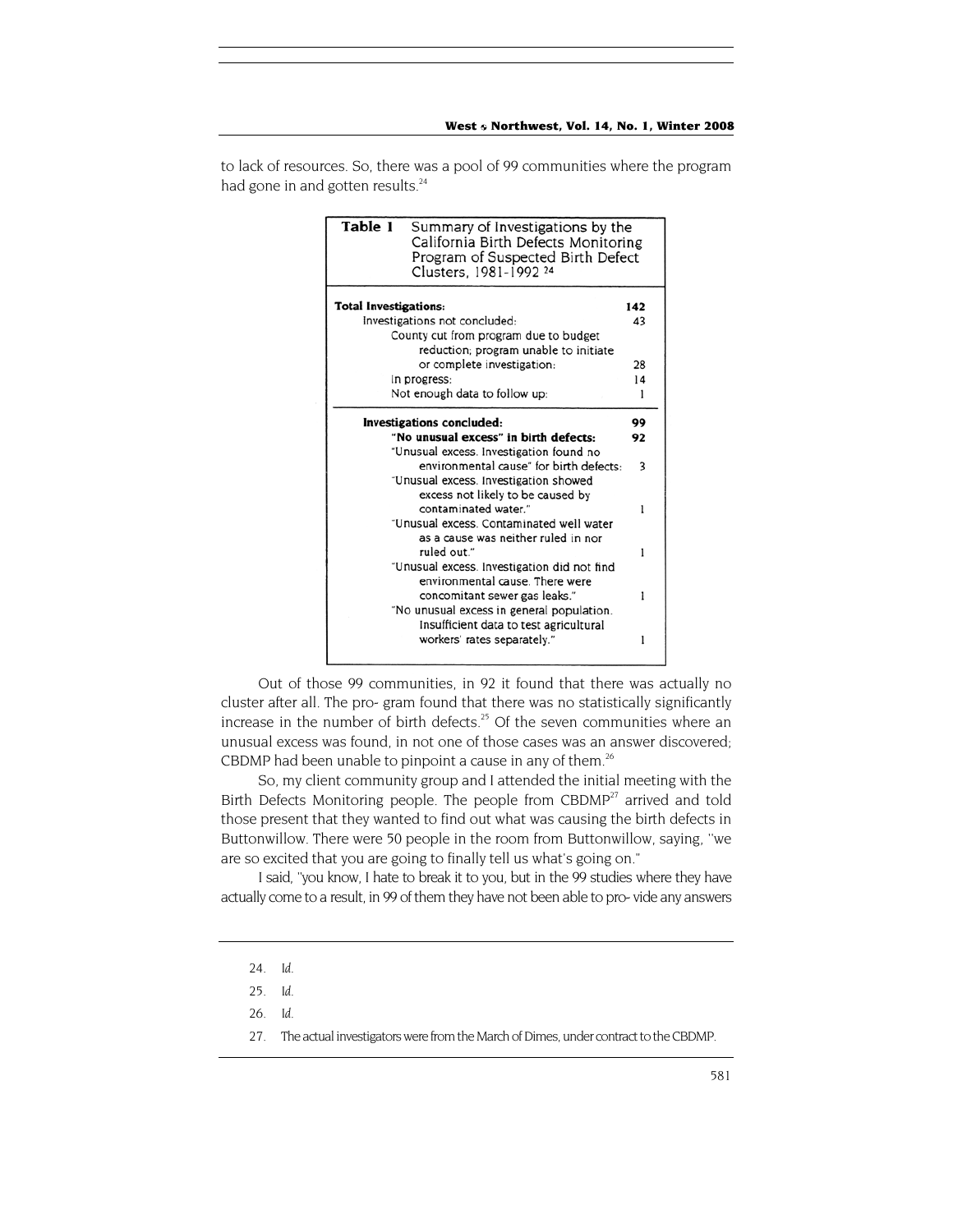for the community." Every single study by this agency in the last ten years had come to inconclusive results. Not one study had reached the results promised by the agency to the community: a cause for the birth defects suffered by the community.

Sure enough, some months later, the CBDMP issued its study on Buttonwlllow, which found that there had been two neural tube birth defects, and that the cause was unable to be determined. People in Buttonwlllow felt let down and betrayed. So. there's a kind of false expectation that can be created by the government coming in, even when the government purports to be on your side. The raising of false expectations teaches these communities to distrust government and not to participate in its processes—which then exacerbates the problem of community powerlessness. The community is then blamed for not participating, when the government is actually the cause of that nonparticipation. Again, remember that the government responds to power. And if we can generate power then we can get the government to do work in our interest. But we can never rely on the idea that the government is on our side.

### **C. ''We Need a Lawyer''**

The third great myth of White Americana is that we need a lawyer. I feel confident stating this in a law review article, based on remarks at a legal conference at a law school to an audience of lawyers and law students. It is a myth that we need lawyers in environmental justice struggles. Unfortunately for those of us that who have chosen the law as our profession, these struggles are not about the law. They are about political and economic power. As Michael Lozeau and Leticia Alcántar said at the symposium, the law *can* be a tool in a particular struggle.<sup>28</sup> The law is a means, and not the end.<sup>[29](#page-10-1)</sup>

Now, why is it a myth that we need a lawyer? There are two primary reasons.

#### **1. There Is No Law**

First of all, in many situations there is no law to protect your interest. You can come to me and say, "I live next door to this polluting plant. It smells bad. I can't sleep at night. My family and my neighbors seem to be getting sick all the time." However, the plant turns out to be in full compliance with its permits. There may be no legal angle to it. There is no possible lawsuit.

<span id="page-10-0"></span><sup>28.</sup> Michael Lozeau, Remarks at the Hastings West-Northwest Journal of Environmental Law and Policy Symposium on Urban Environmental Issues in the Bay Area Economic, Social and Legal Concerns and Solutions from an Environmental Justice Perspective (March 23, 1996) (hereinafter ''Lozeau remarks"), Leticia Alcántar, Remarks at the Hastings West-Northwest Journal of Environmental Law and Policy Symposium on Urban Environmental Issues in the Bay Area: Economic, Social and Legal Concerns and Solutions from an Environmental Justice Perspective (March 23, 1996) (hereinafter ''Alcantar remarks").

<span id="page-10-1"></span><sup>29.</sup> Cole, *supra* note 9, at 667.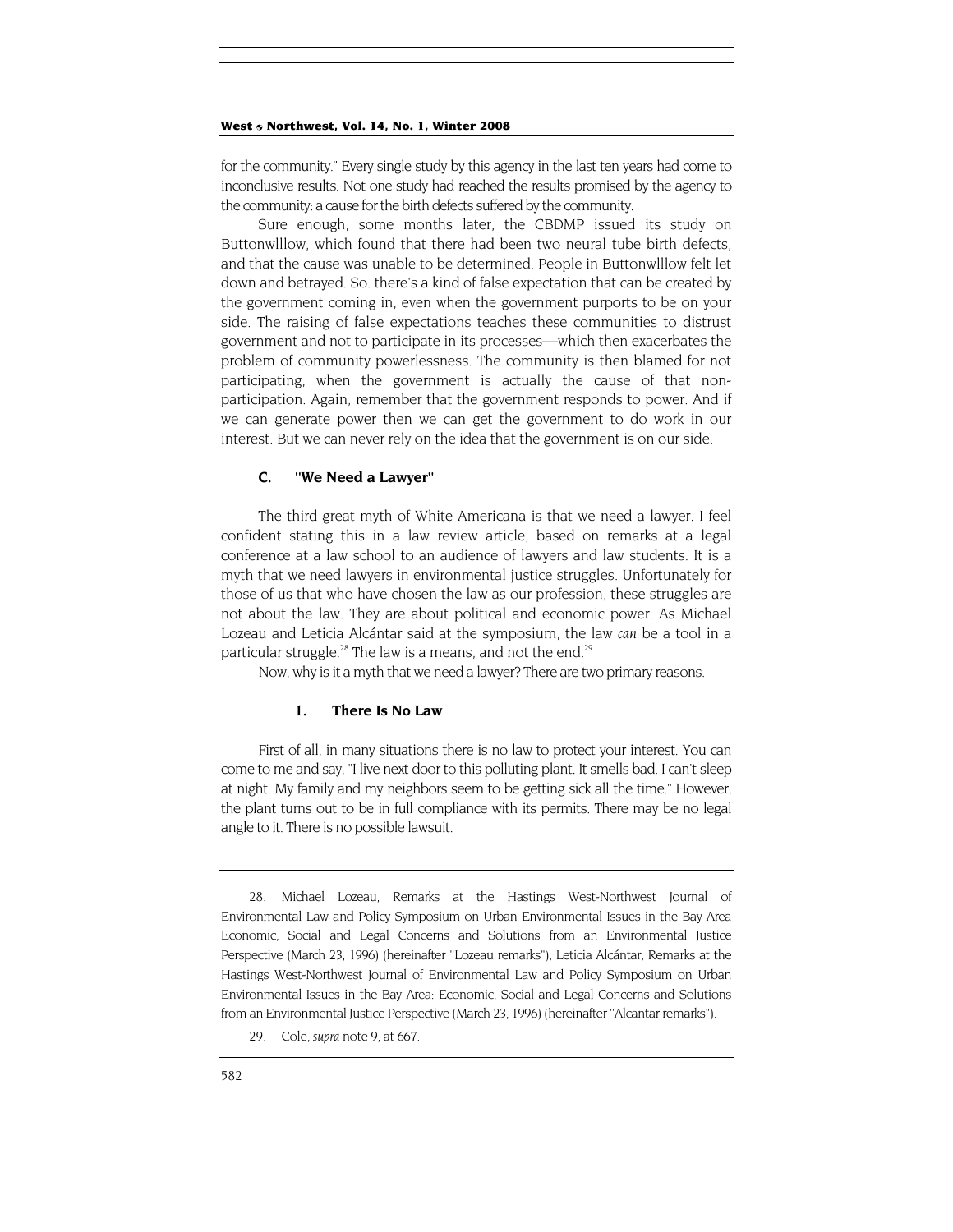Or you can come to me and say, ''you know, the city council just approved this horrendous toxic development next to me." And I reply, "When did they do that?" You tell me, ''thirty-one days ago." And I'd say, ''I'm sorry, the statute of limitations is thirty days."<sup>30</sup> There simply may not be a law we can use as a tool. So in these situations, one needs something other than a lawyer.

#### **2. The Law Is There, But Doesn't Work**

But even if there is a law, how do these laws work in court? This is the second problem, and the second reason that ''We need a lawyer'' is a myth. How do these laws work in court? There was discussion at the symposium about personal injury lawsuits. In an accident context, you can sue for money damages. And unfortunately again this is a reactive situation. You have to have a body count, you actually have to have people who have been seriously harmed. Which is not a good kind of preliminary step to have to take. ''You know, I'm sorry you haven't been injured badly enough. Go out and get injured, then we'll bring a lawsuit."

But as was pointed out by several of the panelists, in these cases the community is often revictimized by the lawyers. There are legions of stories from around the country from various toxic spills where lawyers come in, sign up a thousand clients, settle for ten million dollars, give each client a thousand bucks and the lawyer walks away with a cool five million dollars. Further, the clients have signed away their right to ever sue the polluting corporation if, in the future, they get sicker as a result of this exposure. In terms of long-term harm, it's very difficult to even bring a suit to address long term harm. We had the example at the symposium of the Bayview/Hunter's Point situation with elevated levels of breast and cervical cancer.<sup>31</sup> There are 277 toxic facilities in this neighborhood. Where is the causation? Where is the link? We can say, intuitively, that there has to be some connection, but who are we going to go after first? How are we going to prove that it was Facility A and not Facility B across the street—especially when it was probably both of them? How do we untangle the cumulative and synergistic impact of all of the facilities? If you do an autopsy of a cancer victim, you can be sure that the tumor will not be labeled with the origin of the carcinogen that started the whole process.

Let's not look only at tort law. Let's look at environmental law. Many environmental statutes are procedural statutes. Thus, if the government agency dots its i's and crosses its t's to perfection, even if the result at the end of the process is what many would consider anti-environmental, that result is still legal. The California Environmental Quality Act mandates that government agencies have to mitigate environmental damage to the extent possible. But if they don't really want to at the end of the day, the government agency can adopt what is called a ''statement of over-riding considerations,'' which states that the

<span id="page-11-0"></span><sup>30. 30</sup> *See, e.g.,* CAL. PUB. RES. CODE [] 21167(c) (codifying 30 day statute of limitations for environmental challenges under the California Environmental Quality Act).

<span id="page-11-1"></span><sup>31.</sup> Carter remarks, *supra* note 3.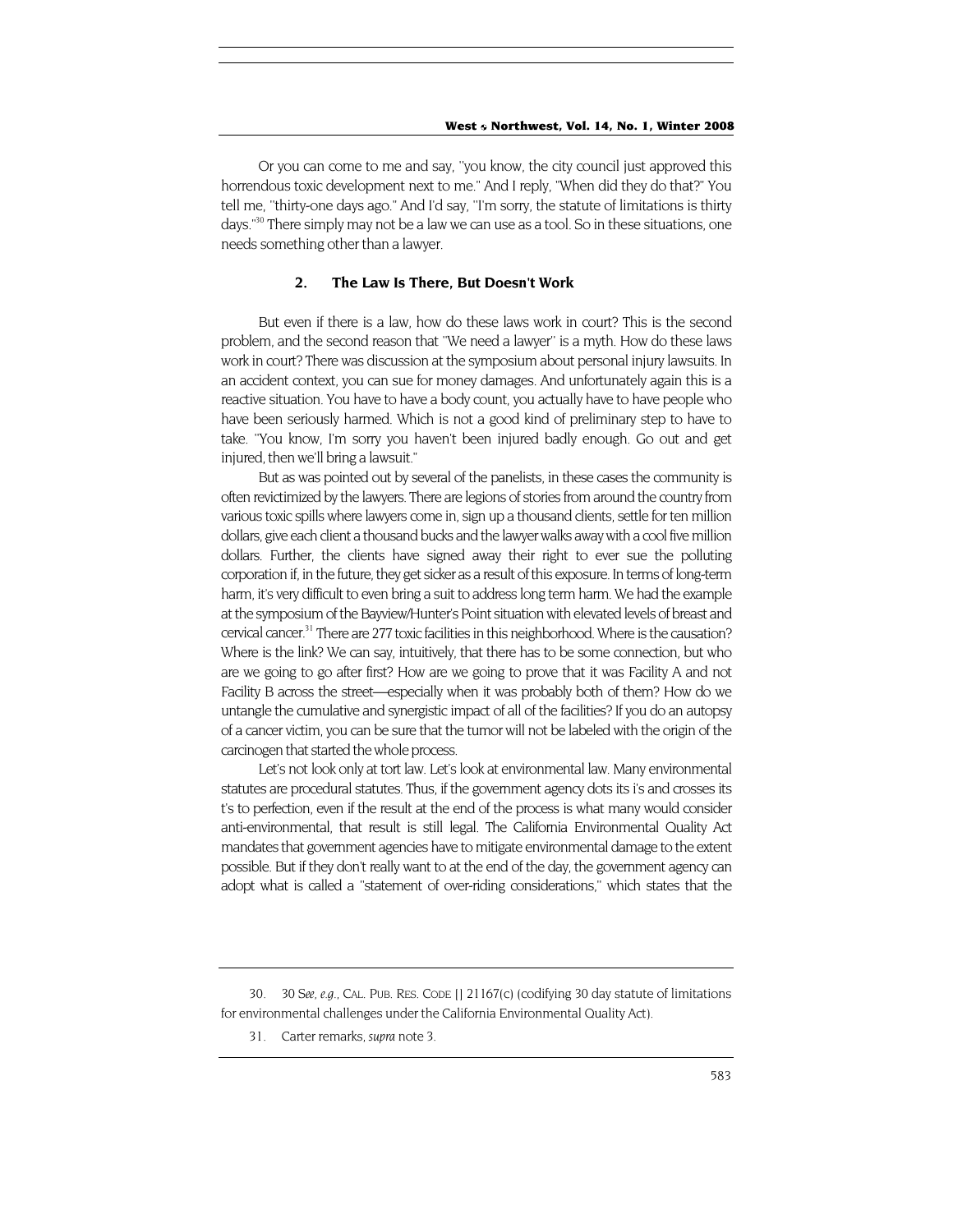benefit of the project outweighs its environmental harm.<sup>32</sup> So, even projects that have a demonstrated and admittedly devastating environmental impact can easily be approved.

Or you get cases like the Superfund, which Michael Lozeau noted earlier, where you cannot sue a company that is actively engaged in a super-fund cleanup until the cleanup is done, ten or fifteen years down the road. There is no way into that process through that law. As Eileen Gauna so accurately pointed out, none of these environmental laws have the environmental justice perspective built in to them.<sup>33</sup>

Another set of laws which has been used increasingly in the last five or eight years is civil rights law. Civil rights law actually has real promise in the environmental justice field. However, to date there has not been a single successful reported decision under civil rights laws out of the environmental justice movement,<sup>34</sup> though we are still pushing. There are a lot of people in this room who are trying to push the edges of that envelope. But one of things we're encountering is the Reagan and Bush courts.

This may come a surprise, but federal courts are not a great place to try to boldly establish new civil rights in 1996. So that isn't getting us very far either.

So the laws are not really working in courts. How are they working on the streets? How do the laws work for the community? Henry Clark pointed out that having a law suit brought takes a struggle out of the community.<sup>35</sup> Suddenly the struggle is no longer in the hands of the community, it's in the hands of the lawyer who nine out of ten times will not be from that community. The lawyer is in charge; the community is no longer in charge. And so by bringing a lawsuit in the context of an environmental justice struggle, it may disempower rather than empower the community group.<sup>36</sup> Again, as Michael Lozeau<sup>37</sup> and Leticia Alcántar<sup>38</sup> pointed out, however, the law can be a tool. Richard Drury pointed out the law can be a very powerful lever in different situations to effectuate community demands.<sup>39</sup>

I think our roles as lawyers in the movement can be one of tactician. The law can be about building power and securing a place for our clients at the negotiating table. It's about building power. However, we must establish what

<span id="page-12-1"></span><span id="page-12-0"></span>33. Eileen Gauna, Remarks at the Hastings West-Northwest Journal of Environmental Law and Policy Symposium on Urban Environmental Issues in the Bay Area: Economic, Social and Legal Concerns and Solutions from an Environmental Justice Pespective (March 23, 1996).

<span id="page-12-2"></span>34. In fact, there have been a number of unsuccessful decisions. See Luke W. Cole, *Environmental Justice Litigation, Another Stone in David's Sling,* 21 FORDHAM URB. L.J. 523, 538-541 (1994).

<span id="page-12-3"></span>35. Henry Clark, Remarks at the Hastings West-Northwest Journal of Environmental Law and Policy Symposium on Urban Environmental Issues in the Bay Area: Economic, Social and Legal Concerns and Solutions from an Environmental Justice Perspective (March 23, 1996).

<span id="page-12-4"></span>36. Cole, *supra* note 9 at 641-652; Flora Chu and Richard Toshiyuki Drury, *Impact Litigation: A Critique,* 5 RACE, POVERTY & THE ENVIRONMENT 62 (1994-1995).

- <span id="page-12-5"></span>37. Lozeau remarks, *supra* note 28.
- <span id="page-12-6"></span>38. Alcántar remarks, *supra* note 28.
- <span id="page-12-7"></span>39. Drury remarks, *supra* note 7.

<sup>32.</sup> 14 Cal. Code Regs. tit. 14 § 15093.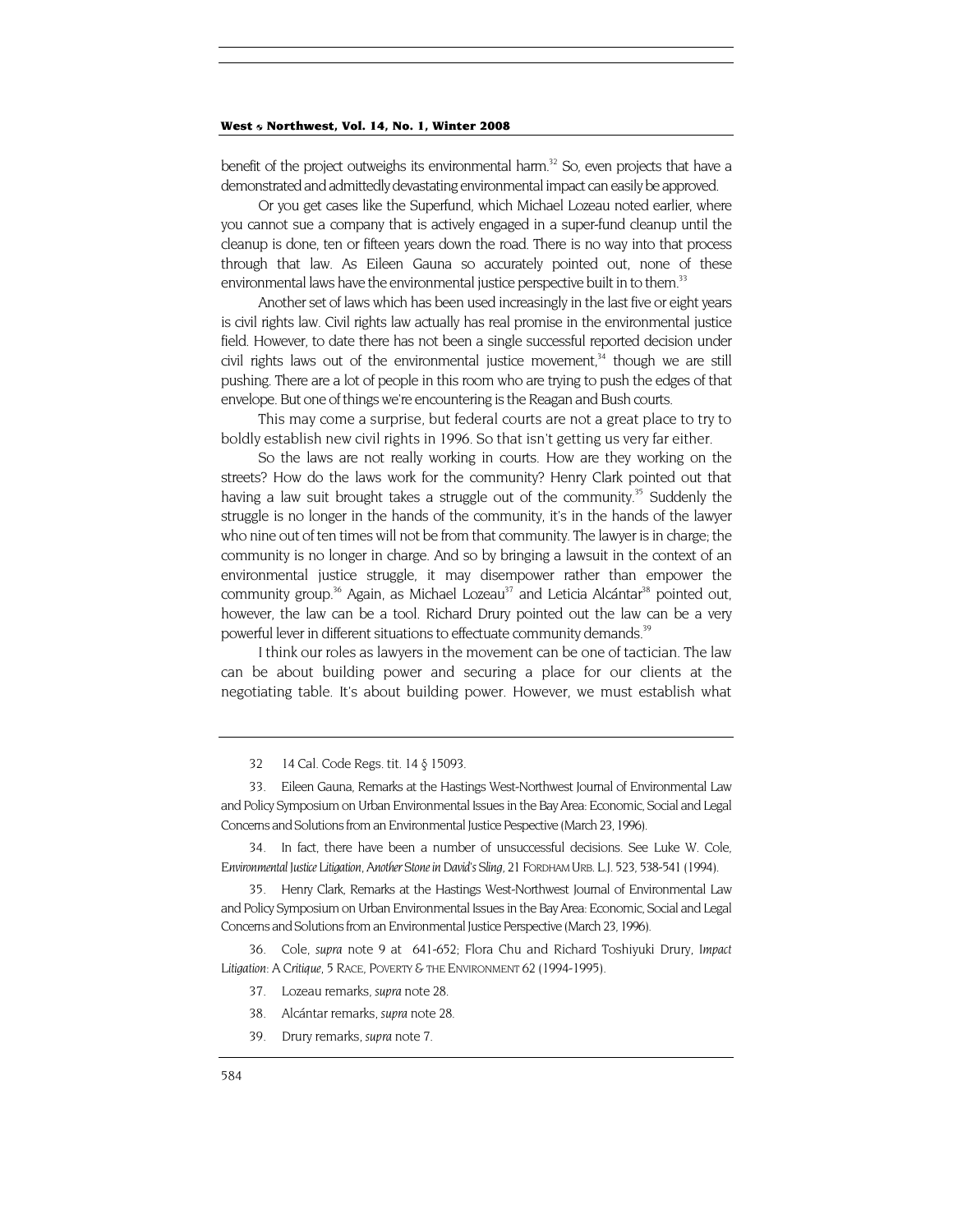Henry Clark has called ''principled working relationships'' based upon the ideas of self-determination of the community and community control.<sup>40</sup> We have to go beyond the myth of needing a lawyer. As lawyers, we need to explain the myth to our community groups, but also know that we may have a role.<sup>41</sup> We just have to understand what that role is: we don't drive the wagon, but we can ride shotgun.

#### **III. Conclusion**

Environmental justice is about power. To build power in the communities most affected by environmental hazards, we need to move beyond myths which obstruct us and occupy our valuable time. This essay has chronicled, and I hoped debunked, three of those myths. Let us continue to find, analyze and discard other debilitating myths as we work for environmental justice.

<span id="page-13-0"></span><sup>40.</sup> Clark remarks, *supra* note 35.

<span id="page-13-1"></span><sup>41.</sup> Drury and Chu, *supra* note 8, at 52 ("To achieve the goal of environmental justice, lawyers must not serve as 'white knights' out to save the victim community, but as resources to be integrated into a broader struggle for community empowerment.")